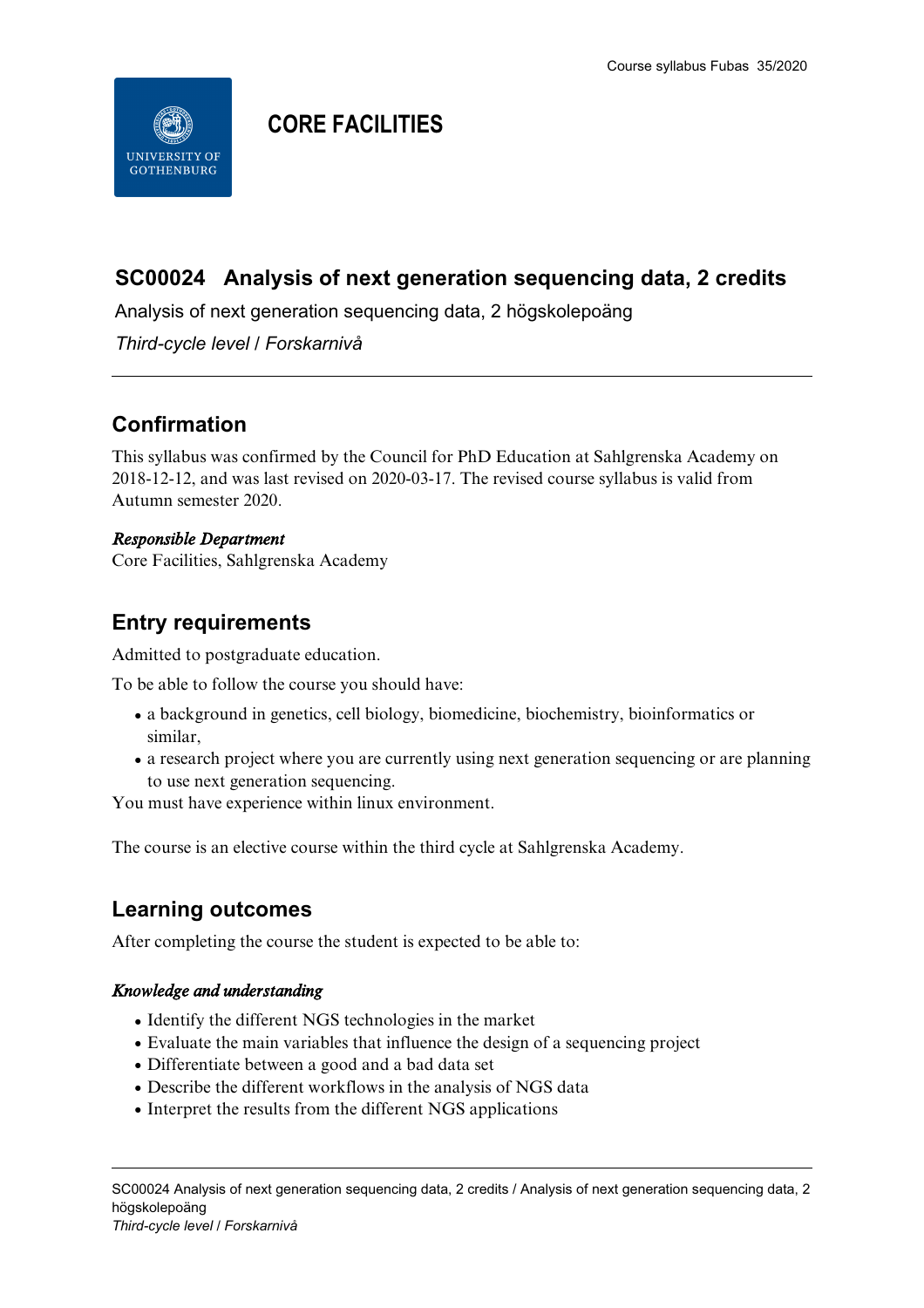• Select the best algorithms and methods for a reliable analysis of NGS data

### *Competence and skills*

- Design a sequencing project, based on project goals, sample type, coverage, time frame, etc
- Use statistical concepts to analyse and interpret the different settings within a sequencing project
- Perform in depth data analysis on the different NGS applications: Exome-seq, RNA-seq
- Modify the common NGS workflows to suit their own research

# *Judgement and approach*

- Assess the settings of a sequencing project
- Select a specific NGS workflow based on the sequencing project design
- Evaluate and interpret the significance of their own and others' scientific results.

### **Course content**

The course includes a combination of lectures and practical sessions and covers:

- Introduction to NGS technologies
- Experimental design
- NGS quality assessment
- SNP analysis in targeted resequencing data
- Structural variants analysis in whole genome sequencing data
- Differential gene expression analysis in RNAseq data
- Downstream analysis such as pathway analysis, clustering and Gene ontology.

# **Types of instruction**

Lectures and practical sessions.

#### *Language of instruction*

The course is given in English.

### **Grades**

The grade Pass (G) or Fail (U) is given in this course.

For "Pass" the student is required to complete all practical sessions and demonstrate that the learning objectives have been reached.

# **Types of assessment**

Assessment will be done through the practical sessions; these are design to test the understanding of the different applications, so completion of all of them is mandatory for a passing grade. Active participation during group sessions and attendance for at least 80% is also mandatory.

If a student, who has been failed on the same examining course component twice, requests a change of examiner before the next examination session, a request of this kind should be sent in